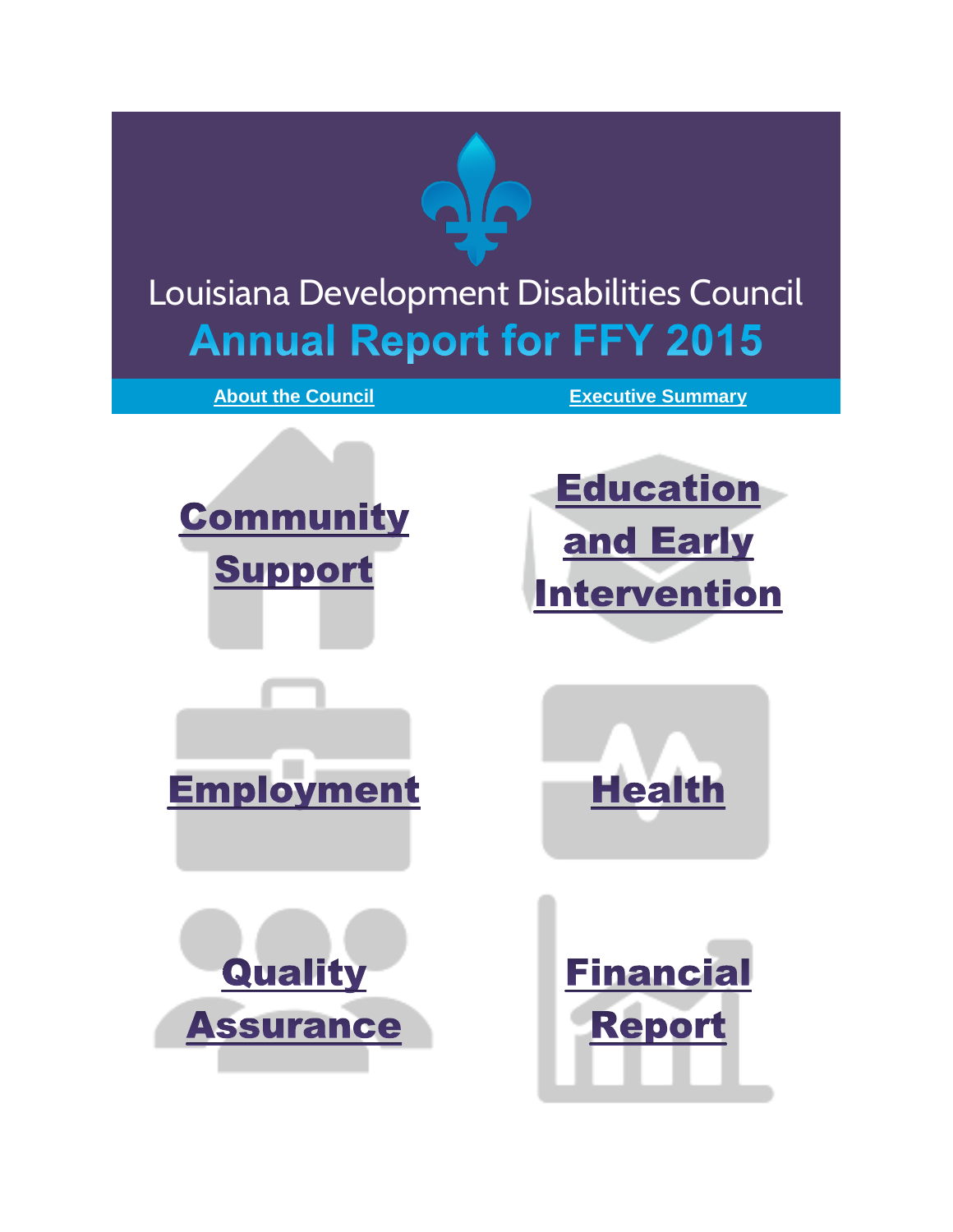#### <span id="page-1-0"></span>**A Message from the Chairperson and the Executive Director**

The Louisiana Developmental Disabilities Council (the Council), with its partners, worked to fulfill its mandate of advocacy, capacity building and systems change through activities that result in self-determination and inclusion for people with developmental disabilities. The Council was influential in several key policy and practice changes in 2015 including the allocation of additional state general funds to the home and communitybased waiver program, the shift in funding to ensure appropriate funding to school systems, the accurate and consistent interpretation of Act 833 of 2014 which created an alternative pathway to earning a high school diploma, the allocation of additional funding to help school districts serve students with the most significant support needs, and the furthered implementation of Employment First.

The Council's grassroots advocacy networks, **[Louisiana Citizens for](http://laddc.org/initiatives.cfm?id=11&aid=6)  [Action NOW \(LaCAN\)](http://laddc.org/initiatives.cfm?id=11&aid=6)** and **[Louisiana Together Educating ALL Children](http://www.laddc.org/initiatives.cfm?id=27&aid=2)  [\(LaTEACH\)](http://www.laddc.org/initiatives.cfm?id=27&aid=2)**, were instrumental in advocating for these changes. In 2015, over 1,300 individuals across the state were engaged in Council advocacy efforts with over 3,400 confirmed actions including participation in LaCAN/LaTEACH Legislative Roundtables, formal legislative visits, calls or emails to legislators, attendance at key legislative committee or educational board meetings, and Disability Rights Day at the Capitol.

More change in Louisiana can happen through the continuation of effective relationships between the Council, individuals with disabilities, their families, advocacy organizations, community providers, policy makers, and state agencies. As advocates, we can look back and see how far we have come, but the work is far from complete. The Council is committed to remain focused on inclusion where people live, learn, work and play.



Delery Rice **Chairperson** 



Sandee Winchell Executive Director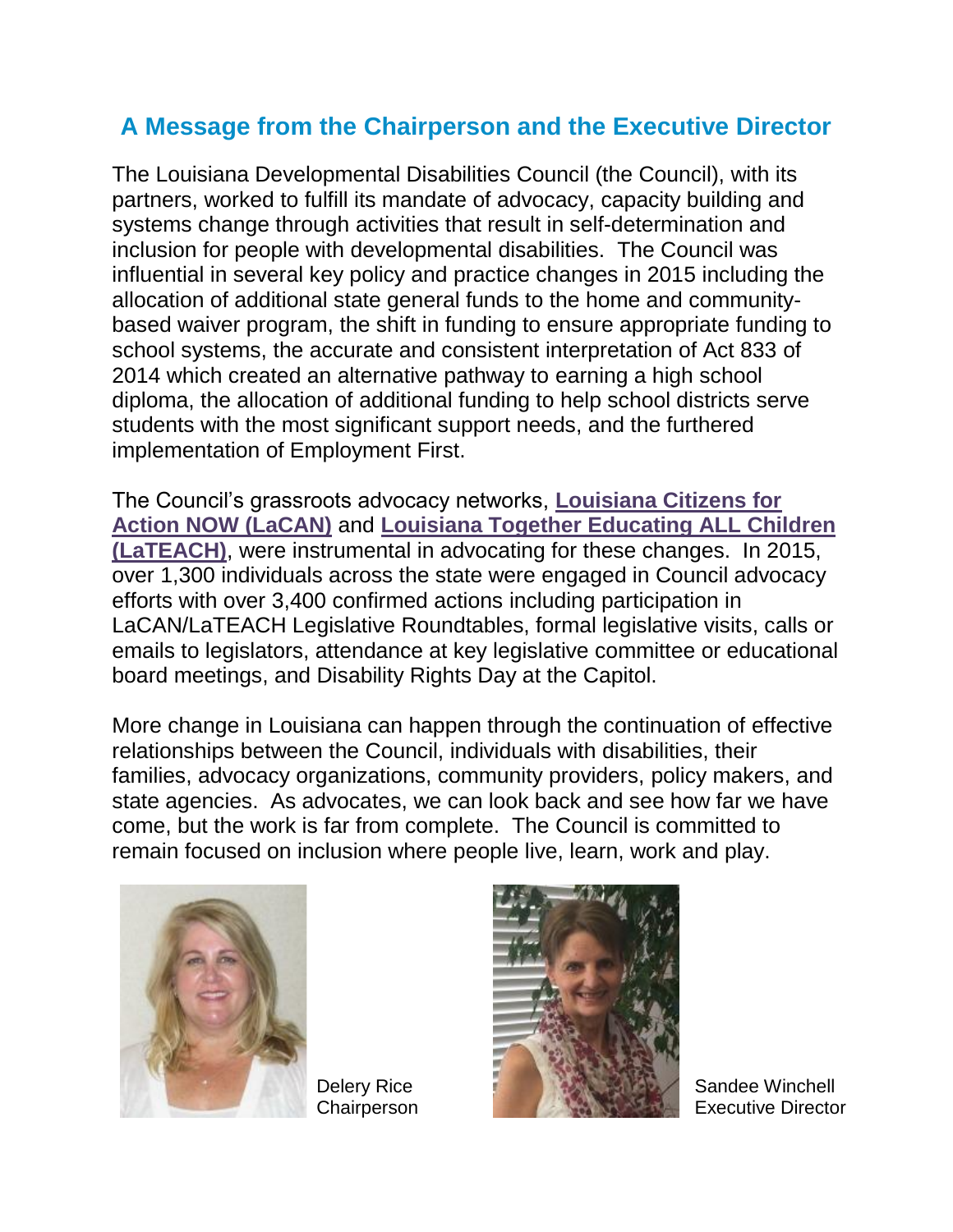# **Community Support**

The Council provided information on community supports through **[LaDDC](http://laddc.org/content.cfm?id=512)  [News](http://laddc.org/content.cfm?id=512)** and its Facebook® page and supported nine **[Families Helping](http://laddc.org/initiatives.cfm?id=9&aid=6)  [Families \(FHF\) Regional Resource Centers](http://laddc.org/initiatives.cfm?id=9&aid=6)** in providing support and information to self-advocates, families, and professionals.

- More than 36,000 people supported
- 174 outreaches to hospitals and health care providers

The Council demonstrates its commitment to community inclusion by advocating for a shift in state effort from segregated institutions to individual and family support in the community. In 2015, the Council, and its grassroots advocacy network, **[LaCAN](http://laddc.org/initiatives.cfm?id=11&aid=6)**, advocated for a variety of policy shifts to provide quality services in the community.

- 1,200 individuals participated in LaCAN activities
- 400 people met at the state capitol to engage with legislators during Disability Rights Day.
- LaCAN successfully advocated for \$3.5 Million in state general funds to fill frozen waiver slots, restore funding to **Families Helping Families**, and provide an additional \$500,000 for Individual and Family Support.



LaCAN advocates gather on the State Capitol steps during the 2015 Disability Rights Day.

**[\[Back to Top\]](#page-0-0)**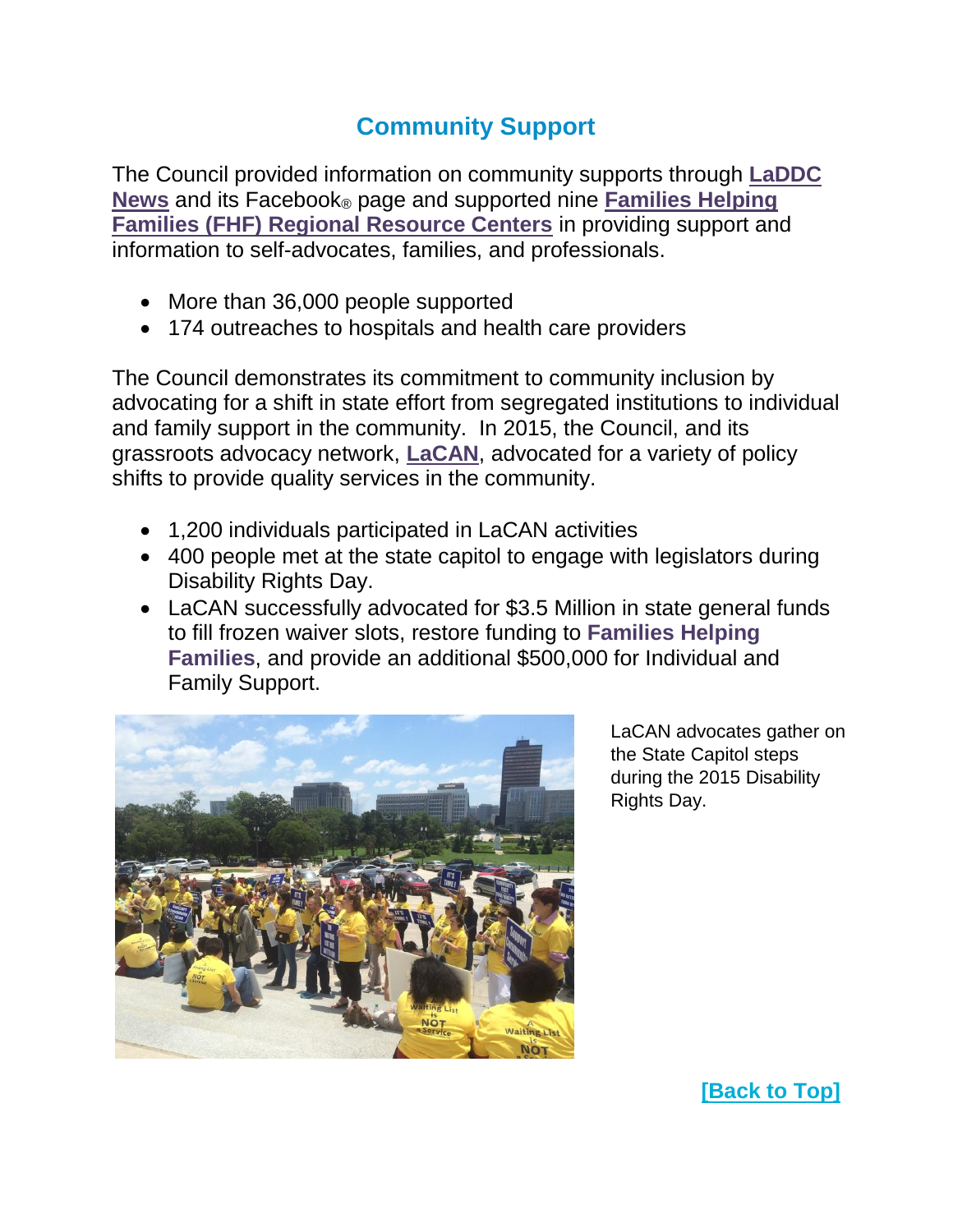## **Education and Early Intervention**

The Council and its education grassroots advocacy network, **[LaTEACH](http://www.laddc.org/initiatives.cfm?id=27&aid=2)**, advocated for improvements in the state's education system in accountability, funding method, and student progression and graduation.

- More than 370 individuals participated in LaTEACH advocacy.
- Passage of Act 467 of 2015 corrected state funding inequities across charter and traditional school systems. This shift in funding is to ensure schools actually enrolling students with disabilities receive the appropriate amount of funding based on the funding formula to school systems.
- Convened Act 833 of 2014 Leadership Steering Committee meetings and advocated for accurate and consistent interpretation of Act 833 creating an alternative pathway to a diploma.
- Advocated for an additional \$5,400,000 to the High Risk Pool to help districts serve students with the most significant support needs, increasing the percentage of needs met from 38% to 66%.



Council Vice-Chairperson, April Dunn, named Educator of the Year by the Governor's Office of Disability Affairs because of her advocacy in the area of inclusive education, pictured here with her mom at the Louisiana State Capitol.

The **[Early Intervention Primary Service Provider \(PSP\) Model program](http://www.laddc.org/initiatives.cfm?id=52&aid=2)** provided training to families and childcare providers in the transdisciplinary service model through the Individual Family Service Plan (IFSP).

• 158 children and family members received training.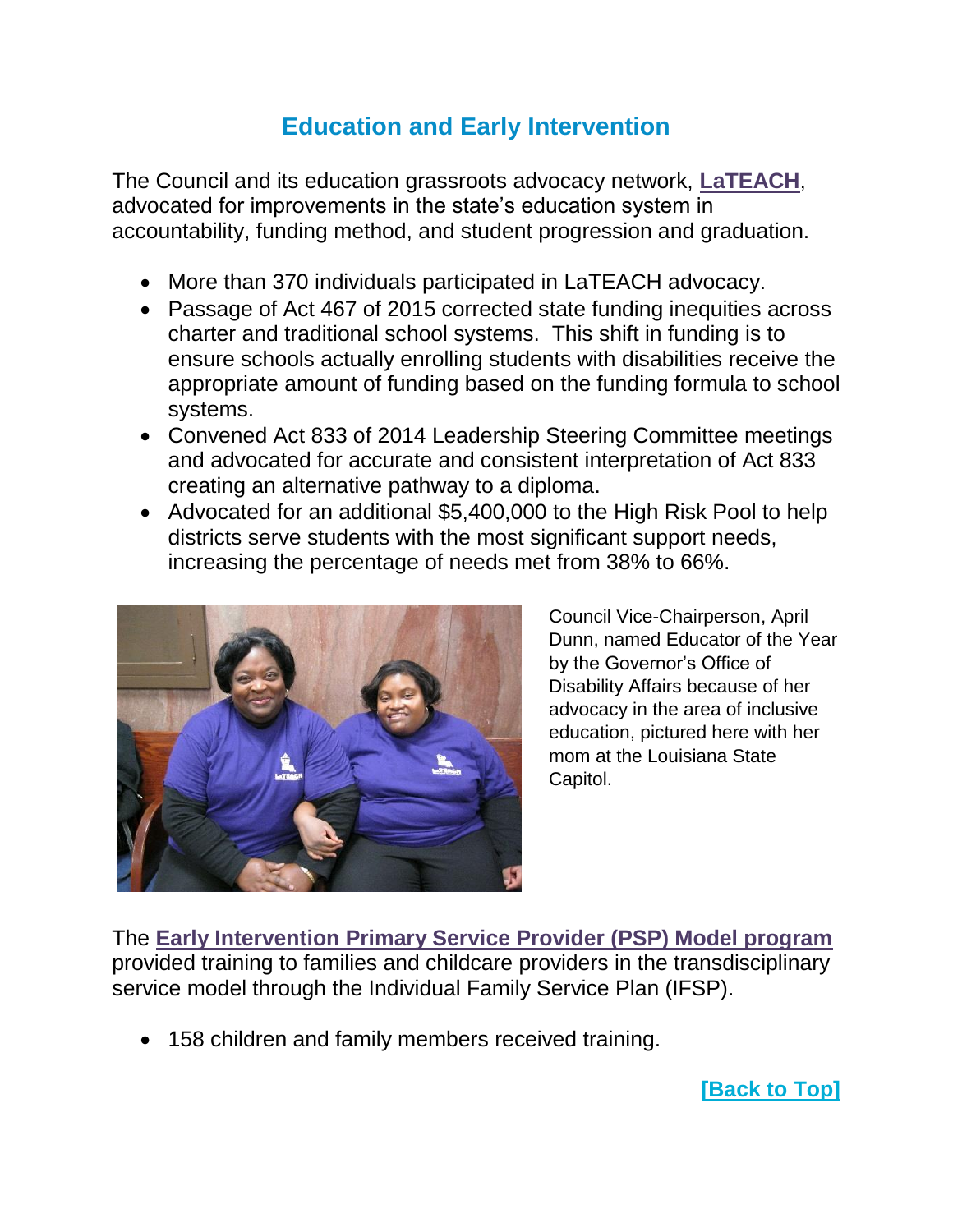#### **Employment**

The Council provided financial support for the **[Employment Mentoring](http://www.laddc.org/initiatives.cfm?id=53&aid=3)** program with its Developmental Disability Network partner, the [LSU Health](http://www.hdc.lsuhsc.edu/)  [Sciences Center Human Development Center,](http://www.hdc.lsuhsc.edu/) the state's University Center of Excellence in Developmental Disabilities (UCEDD). The program provided a competency-based training and mentoring program for employment support providers.

- 508 mentoring hours
- 27 employment support professionals mentored
- 113 job seekers with a developmental disability participated

The Council has been instrumental in advocating for implementation of policy that encourages competitive integrated individualized employment.

- Pushed forward implementation of Employment First within the Office for Citizens with Developmental Disabilities.
- With its partners, maintained the previous year's state appropriation for Louisiana Rehabilitation Services while other programs were cut.



Nate, who works as an office assistant, got his job through the mentoring program.

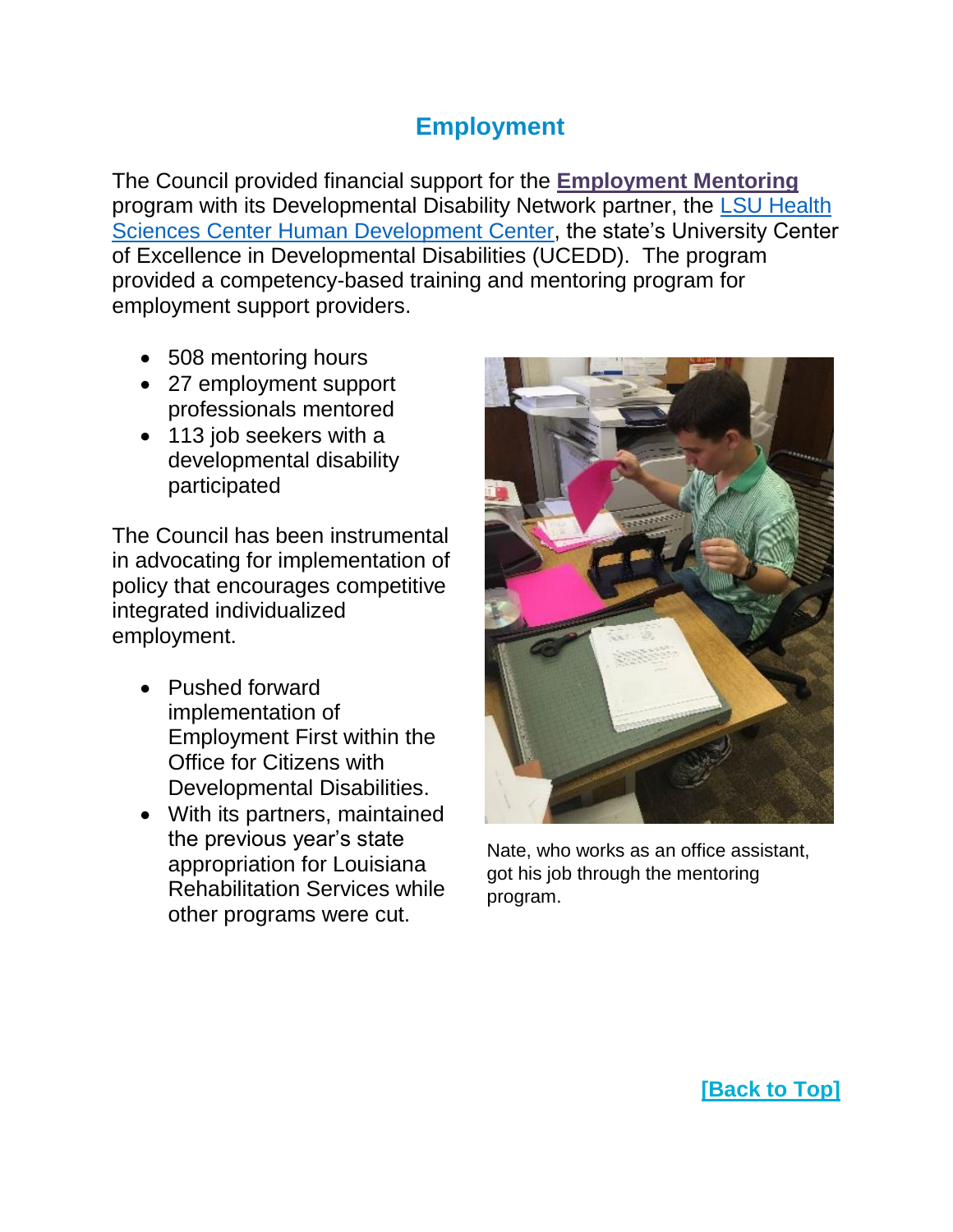### **Health**

The Council provided financial support for the **[Curricula for](http://www.laddc.org/initiatives.cfm?id=58&aid=5)  [Developmental Disabilities for Clinicians](http://www.laddc.org/initiatives.cfm?id=58&aid=5)** with the [Human Development](http://www.hdc.lsuhsc.edu/)  [Center \(HDC\).](http://www.hdc.lsuhsc.edu/)

- Developed modules for dental/dental hygiene students and continuing education modules for dental clinicians and nurses.
- In previous years, the Council partnered with HDC in developing **[modules for nursing students and continuing education](http://www.laddc.org/initiatives.cfm?id=38&aid=5)  [modules for physicians](http://www.laddc.org/initiatives.cfm?id=38&aid=5)**.

The Council provided feedback to the [Secretary of the Department of](http://new.dhh.louisiana.gov/index.cfm/subhome/4/n/316)  [Health and Hospitals \(DHH\)](http://new.dhh.louisiana.gov/index.cfm/subhome/4/n/316) on the need for adequate health services for people with developmental disabilities.

- Currently, populations excluded from [Louisiana's Medicaid managed](http://new.dhh.louisiana.gov/index.cfm/subhome/6/n/70)  [care health system, Bayou Health,](http://new.dhh.louisiana.gov/index.cfm/subhome/6/n/70) may voluntarily opt-in. Those who opt-in may opt-out and return to the Medicaid fee-for-service system if they were not satisfied with Bayou Health.
- The Louisiana Health Insurance Premium Payment program was eliminated due to budget cuts and lack of cost-effectiveness impacting about 1,500 Louisiana households. With advocacy from the Council, DHH delayed the discontinuation of the program to give families more time to consider their options.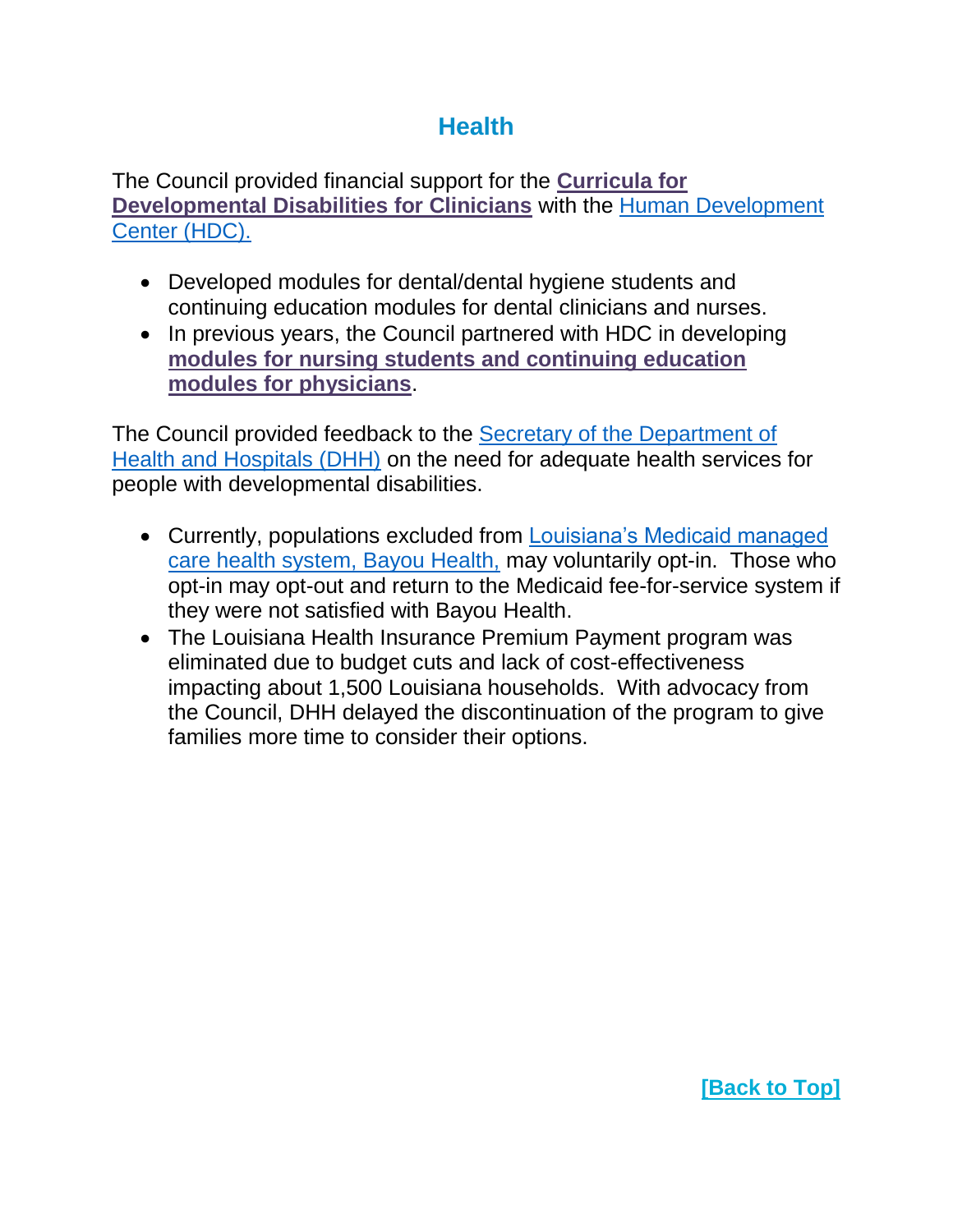## **Quality Assurance**

The Council's **[Partners in Policymaking](http://www.laddc.org/initiatives.cfm?id=8&aid=8)** program for people with developmental disabilities and parents of young children with developmental disabilities had another successful year.

- Graduated nineteen, including six self-advocates, two dads, and eleven moms.
- Participants were active in systems change at Board of Elementary and Secondary Education meetings, Legislative roundtables, Act 833 of 2014 Leadership Steering Committee, Council grassroots advocacy actions through **[Louisiana Citizens for Action NOW](http://www.laddc.org/initiatives.cfm?id=11&aid=6)  [\(LaCAN\)](http://www.laddc.org/initiatives.cfm?id=11&aid=6)** and **[Louisiana Together Educating ALL Children](http://www.laddc.org/initiatives.cfm?id=27&aid=2)  [\(LaTEACH\)](http://www.laddc.org/initiatives.cfm?id=27&aid=2)**, **Disability Rights Day**, and testimony to legislative committees.
- Partners' graduates of prior years serve in a variety of advocacy leadership roles including as Council grassroots Leaders, Directors of **[Families](http://www.laddc.org/initiatives.cfm?id=9&aid=6)  [Helping Families Regional](http://www.laddc.org/initiatives.cfm?id=9&aid=6)  [Resource Centers](http://www.laddc.org/initiatives.cfm?id=9&aid=6)**, members of the DD Council and other policy and advisory bodies, and testifying before critical legislative committees.



2015 Louisiana Partners in Policymaking Graduates

The Council provided information

and technical assistance to self-advocates and their families.

- 120 individuals with disabilities and family members participated in conferences/workshops through Council-funded stipends provided through **Families Helping Families**.
- The Council supported the state's self-advocacy organization by providing information on training and leadership opportunities.

**[\[Back to Top\]](#page-0-0)**